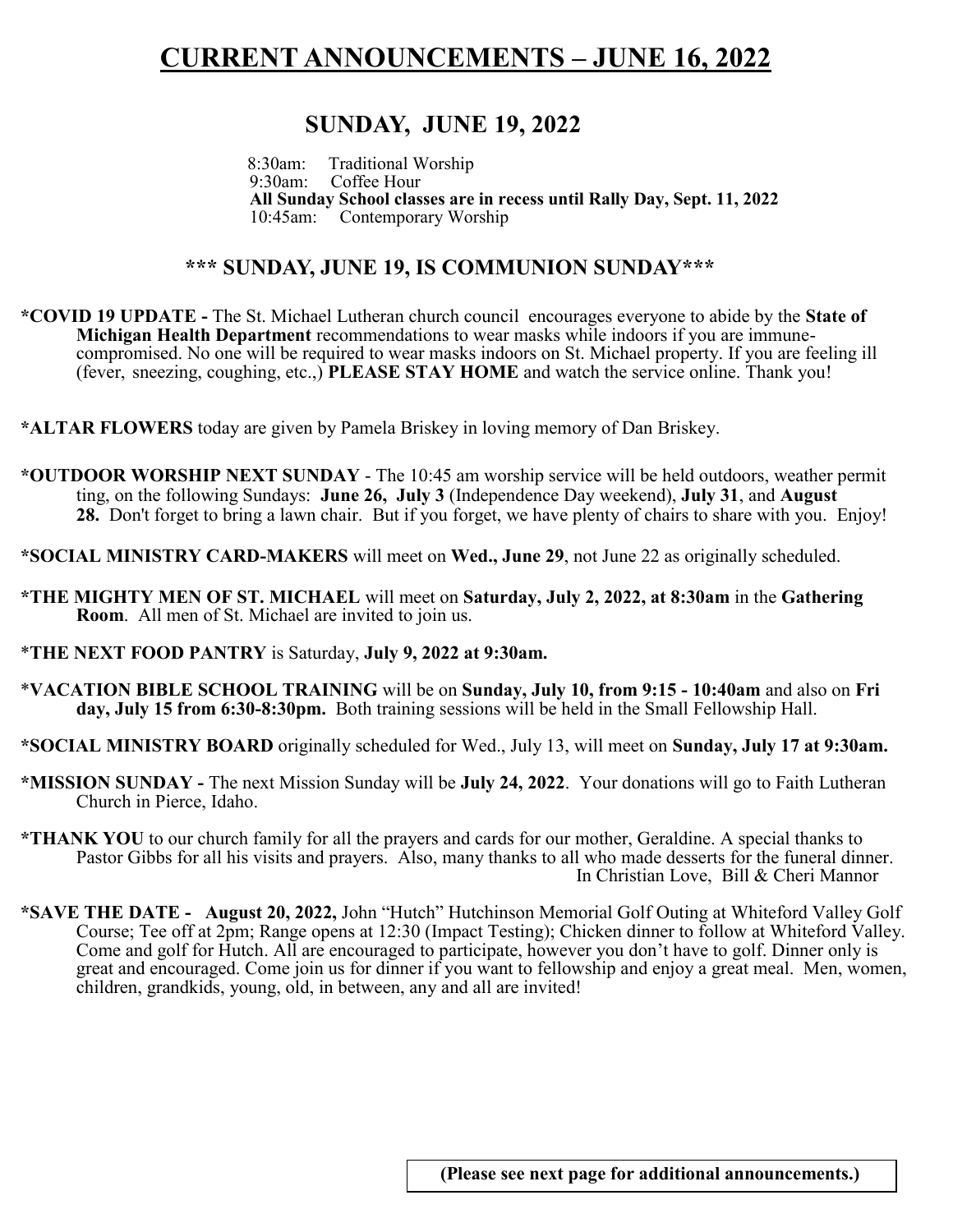### **CURRENT ANNOUNCEMENTS (cont.)**



#### **VACATION BIBLE SCHOOL**

*Monumental VBS July 18-22, 2022 6:15-8:45pm 4 years through entering 6th grade*



**VOLUNTEERS NEEDED** for Monumental VBS. Please sign up on the Christian Ed bulletin board in the main hallway or visit www.stmichaellcmc.org/vbs We need Station Leaders, Crew Leaders and Helpers. Youth entering 7th grade and up are encouraged to sign up are encouraged to sign up as asst. crew leaders or station helpers. Our VBS program is a success because of many volunteers like you!!

**ONLINE REGISTRATION IS OPEN!** Go off-road for a Monumental adventure through the colorful canyons and sunbaked trails of the southwest. By exploring God's awesomeness, kids form a rock-solid faith for the road ahead. www.stmichaellcmc.org/vbs

**SPONSOR A CHILD TO ATTEND MONUMENTAL VBS!** For just \$25, a child's expenses will be covered to attend VBS. Please mark "VBS" on a pew envelope and place it in the offering plate. If making an online donation, enter "VBS" in the memo. Please note: Any size donation is appreciated! Thank you for y our generous support!

**DONATIONS NEEDED -** Check out the Christian Education bulletin board for a list of items we need for snacks for VBS. All donations can be placed in the collection basket in the Gathering Room or in the Pathfinders (Junior High) classroom! All donations need to be in the church on July 17. **THANK YOU!**

**VBS DECORATING DAYS** - We need help to complete our stage set and other various decorations. We would love any help you can give. Please join us in the Small Fellowship Hall on Saturday, **June 4 from 9:30-11:30am and Saturday, June 18 from 9:30 - 11:30am.**

# **ONGOING WEEKLY ANNOUNCEMENTS:**

- **VIDEO OPTIONS FOR WORSHIP SERVICE -** We continue to **Live Stream** each worship service on our Facebook page ([facebook.com/](http://facebook.com/)[www.stmichaellcmc.org](https://mail.bex.net/app/www.stmichaellcmc.org)). The link to our Facebook page can also be found on the homepage of our website (www. [StMichaelLCMC.org](http://stmichaellcmc.org/)). We upload videos of each service to our website ([www.StMichaelLCMC.org](https://mail.bex.net/app/www.StMichaelLCMC.org)), usually by Noon on Sunday.
- **HOLY COMMUNION OFFERED TWICE A MONTH -** We will now offer Holy Communion on our regular schedule of **1st and 3rd Sundays of the month**

*"May the God of hope fill you with all joy and peace as you trust in him, so that you may overflow with hope by the power of the Holy Spirit."* **Romans 15:13**